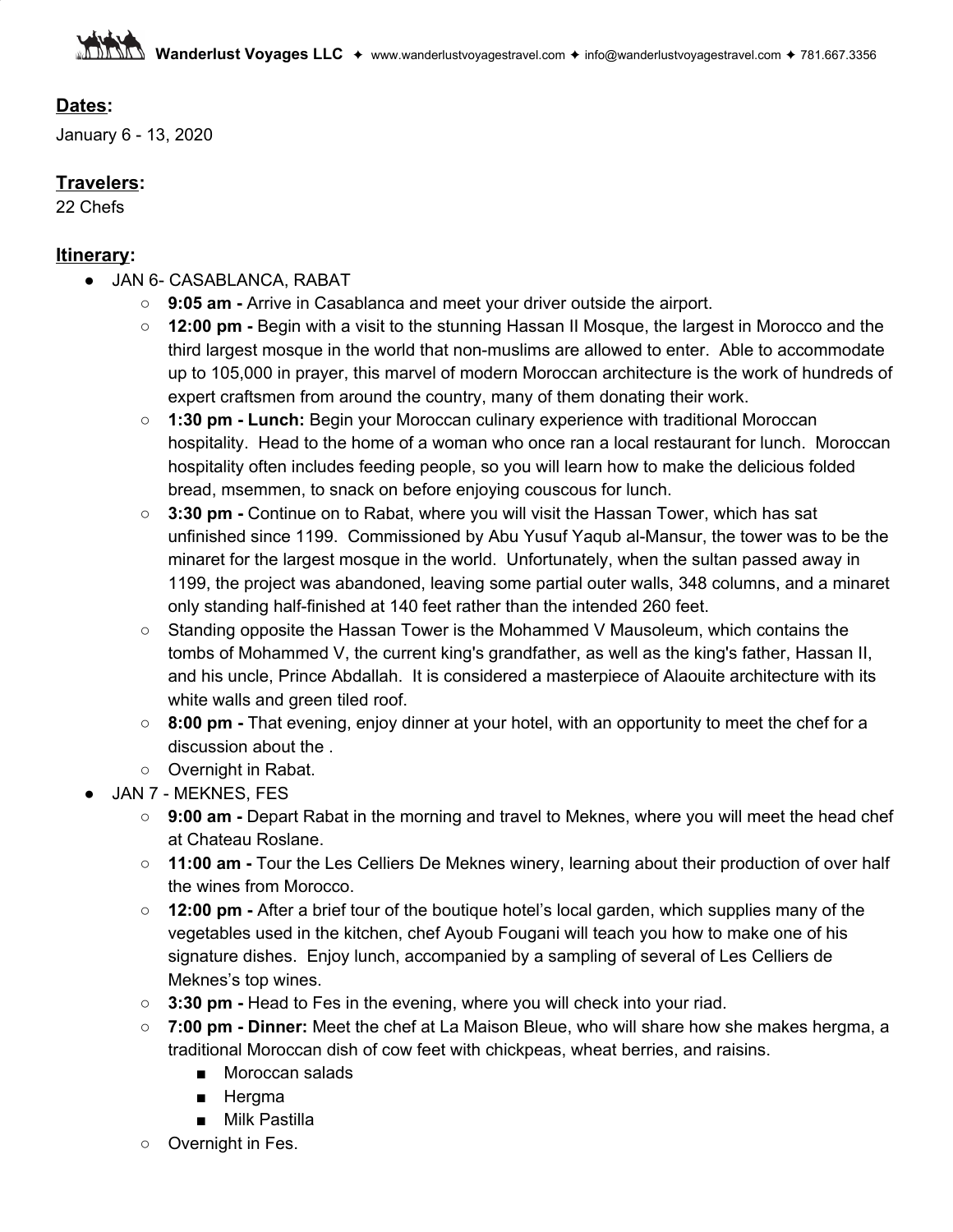- $JAN 8 FES$ 
	- **9:00 am -** Tour Fes with a private guide. (Walking tour with some transportation between sites.)
	- Begin at the royal palace, with its seven golden doors, and learn about the significance of the intricate decor.
	- Stroll through the Mellah, or Jewish quarter, which was built next to the palace to offer protection.
	- Take in the view of the city from Borj Sud, a former fortress and one of the lookouts on a hill where you can see all of Fes laid out, allowing you to spot landmarks otherwise hidden by the skyline-obscuring buildings.
	- Visit a pottery co-op to see how they make the unique Fes pottery, as well as handcrafting the intricate mosaics adorning half of Morocco.
	- $\circ$  Head into the ancient medina and step into a sort of living museum. The Fes medina is very much a local community that lives and works and goes about daily life in the medina, so be sure to keep moving and watch out for the donkeys!
	- **○ 12:00 pm - Lunch:** Visit the beautiful Riad Mayfez where the chef will talk to you about briouats, Morocco's version of a small, fried dumpling, which can be sweet or savory.
		- Morccan appetizers
		- Chicken Seffa
		- Lamb tajine with peas and artichoke
		- Panacotta with orange curd
	- **○ 2:30 pm -** In the afternoon, visit handicraft workshops, where you will see why Fes is considered the handicraft capital of Morocco. This can include, among other things, the silk weavers, where beautifully colorful fabrics are woven from silk fibers of the agave plant; and the famous Fes tannery, where they process all manner of animal hides by hand, much as they have for nearly 1,000 years.
	- Stop by the Al-Quaraouiyine University, the oldest degree-granting university still in operation, having been founded in 859CE by a woman.
	- **8:00 pm - Dinner:** That evening, head to Nur, one of the top restaurants in Fes. Meet with Chef Najat Kaanache, who is the mastermind behind the ever-changing improvisational menu of Nur, blending traditional Moroccan ingredients into her own creative dishes. Enjoy the 10 course tasting menu.
	- Overnight in Fes.
- **JAN 9 FES** 
	- **9:00 am -** Head out to the site of an ancient stone bath, where Chef Najat will teach you about some of the more unique Moroccan dishes and ingredients.
	- **○ 1:00 pm - Lunch:** Enjoy the fruits of your labor for lunch
	- **3:00 pm -** Enjoy some free time in the afternoon, whether to explore the medina further, relax with a traditional hammam, or head out to the Fes golf course.
	- **8:00 pm - Dinner:** Head to Hotel Sahrai, where the chef will talk to you about fish tagines, which require different timing and spices than their heavier beef/lamb/chicken versions.
		- Moroccan salads
		- Briouat with kefta flavored with coriander
		- Snapper tagine with Fes chermoula and simmered vegetables
		- Rice pudding with orange blossom flavor
	- Overnight in Fes.
- JAN 10 MARRAKECH
	- **9:00 am -** Depart after breakfast and make your way to Marrakech.
	- **1:00 pm - Lunch:** Stop in Rabat for lunch at a seafood restaurant by the ocean.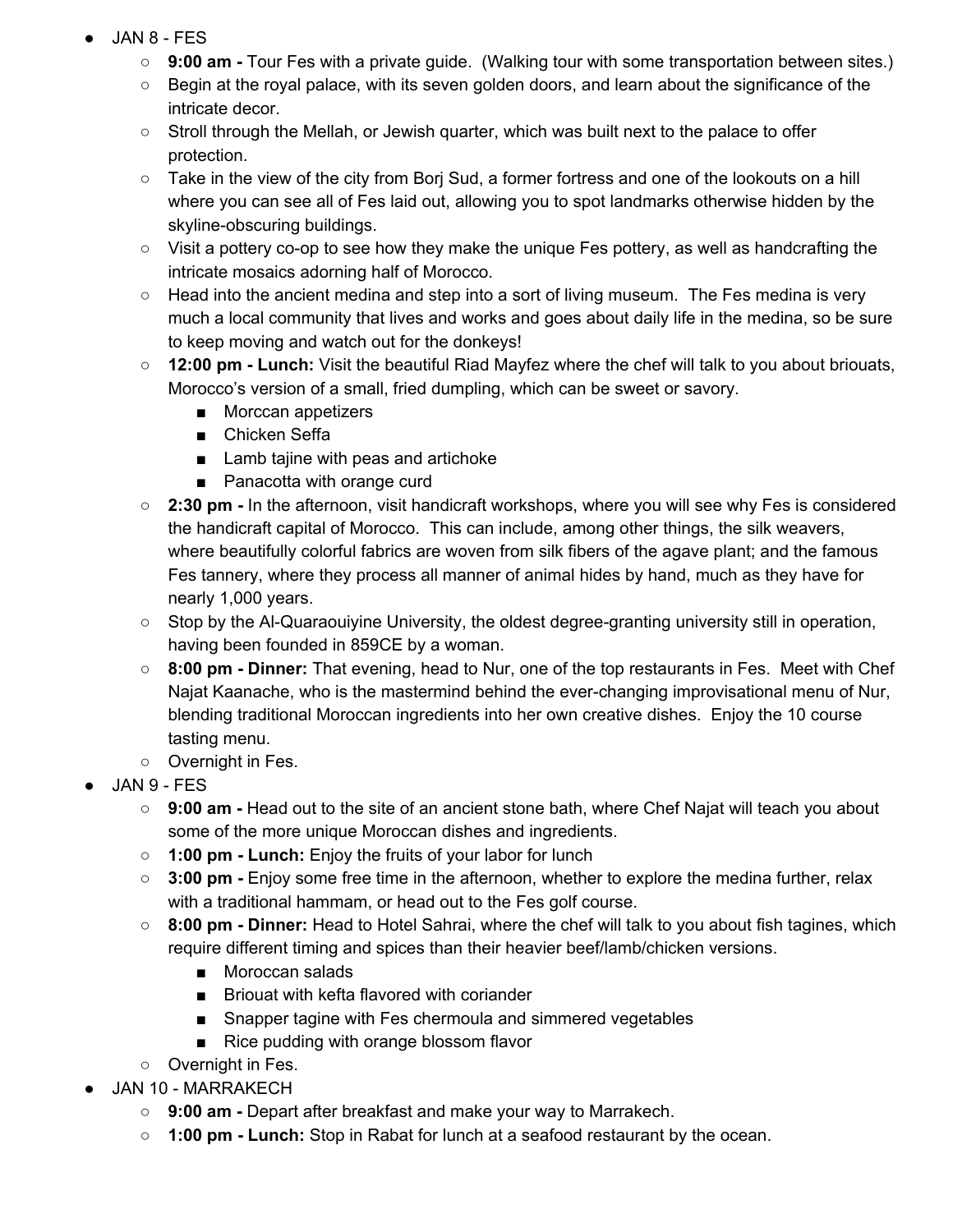- **5:00 pm -** Arrive in Marrakech. Enjoy some downtime to relax from the drive, and take advantage of all that your resort has to offer.
- **8:00 pm - Dinner:** That evening, enjoy dinner at Es Saadi Palace, at La Cour des Lions, overlooking the city.
- Overnight in Marrakech
- JAN 11 MARRAKECH
	- **10:00 am -** Embark on a food tour of the Marrakech medina. Sample the street food found throughout the medina, from the snails cooked in broth to the fresh squeezed orange juice to the fried donuts sold in small carts, as well as trying the beef kebabs and sandwiches that comprise the local fast-food in the medina.
	- **4:00 pm -** Enjoy a free afternoon to further delve into the souks, or perhaps indulge in a traditional hammam.
	- **8:00 pm -** That evening, enjoy dinner at Le Palace.
	- Overnight in Marrakech.
- JAN 12 MARRAKECH
	- **○ 10:00 pm -** Head to Faime d'Epices for a hands on cooking class, learning to make one of Morocco's most popular dishes, chicken tagine with lemon and olive. Enjoy your tagines for lunch.
	- **3:00 pm -** Enjoy a free afternoon in Marrakech.
	- **8:00 pm - Dinner:** For your final evening, visit Royal Mansour, where you will enjoy a final meal at La Grande Table Marocaine, under 3-Michelin starred head chef Yannick Alleno, highlighting the finest Moroccan ingredients.
		- Sh'hiwates, traditional Moroccan salad delights
		- Pigeon Pastilla Royal Mansour
		- Royal sea bream tangia with purple olives, celery and potato extraction
		- Lamb shoulder Méchoui style with seven vegetables couscous
		- Traditional milk pastilla infused with orange blossom
		- Seasonal fruits tagine
- JAN 13 DEPARTURE
	- **10:00 am -** After breakfast, check out of your hotel. Transfer to the Casablanca airport for your departure flight.

#### **Includes:**

- Round trip airfare between JFK and CMN via Royal Air Maroc
- Ground transportation via motorcoach
- English-speaking group guide
- 2 bottles of water per person per day
- 7 nights accommodation in 5\* hotels/riads with breakfast
	- Sofitel Rabat Jardin de Roses in Rabat
	- La Maison Bleue in Fes
	- Es Saadi Palace in Marrakech
- Professional city guides in Fes and Marrakech
- Entrance to all included sites and monuments
- Lunch and dinner daily

## **Does Not Include:**

- Beverages
- Snacks and incidentals